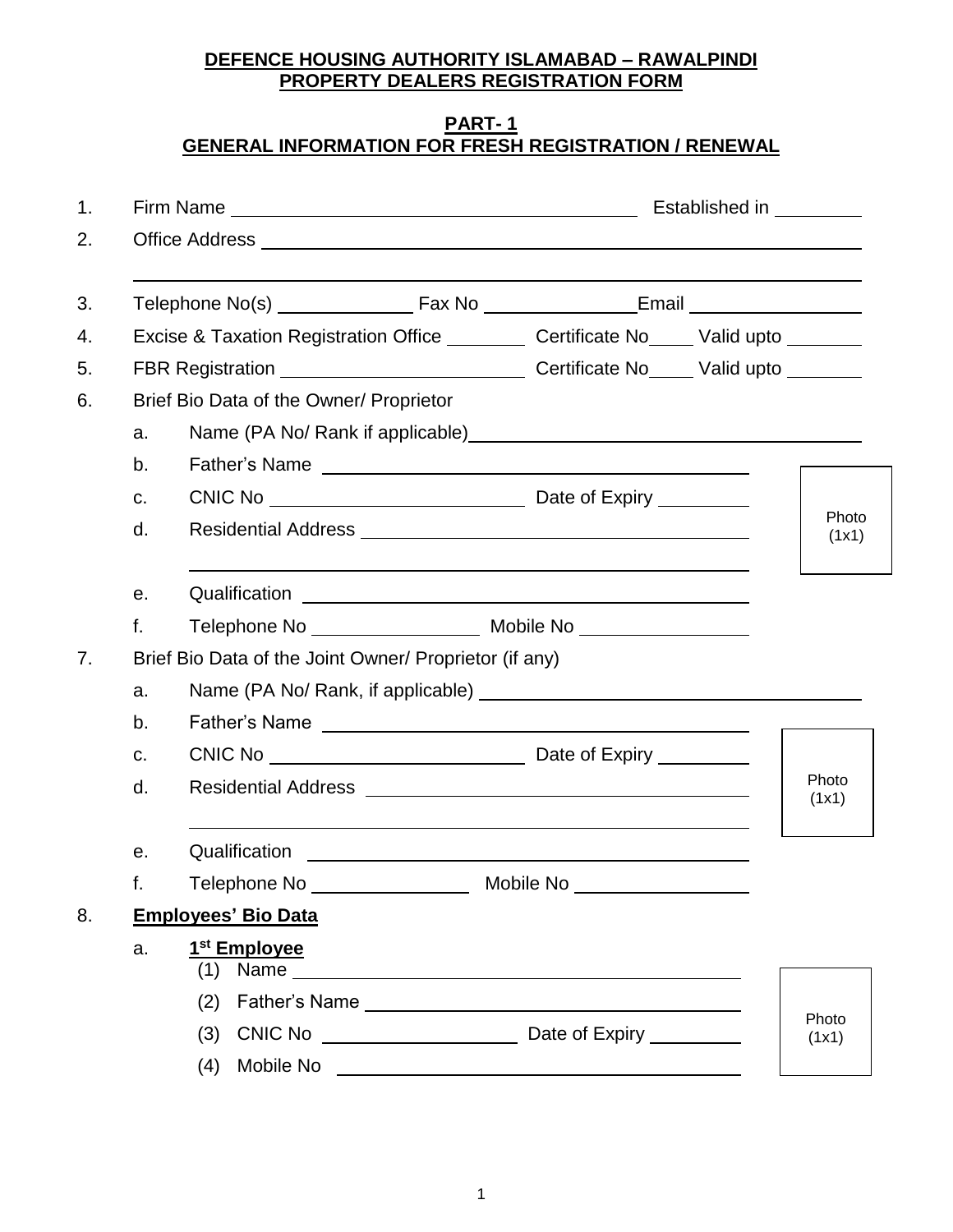#### b. **2 nd Employee**

|    | (1) |                          |       |
|----|-----|--------------------------|-------|
|    | (2) |                          | Photo |
|    | (3) | CNIC No  Date of Expiry  | (1x1) |
|    | (4) |                          |       |
| C. |     | 3rd Employee             |       |
|    | (1) |                          |       |
|    | (2) |                          | Photo |
|    | (3) | CNIC No  Date of Expiry  | (1x1) |
|    | (4) |                          |       |
| d. |     | 4 <sup>th</sup> Employee |       |
|    | (1) |                          |       |
|    | (2) |                          | Photo |
|    | (3) | CNIC No  Date of Expiry  | (1x1) |
|    | (4) |                          |       |
|    |     |                          |       |

#### **PART – 2 UNDERTAKING BY FIRM OWNER**

1. I affirm and hereby sign with complete understanding that I agree with the following terms and conditions for registration of my firm with DHAI-R. I assure that I being the Owner of the Firm and my employee(s) will follow these conditions in true letter and spirit and any violation/ deviation from these shall render my/ our registration cancelled with DHAI-R:-

- a. If my Firm is not found suitable during "Ground Check" by DHAI-R.
- b. If "Police Verification" of my Firm is not cleared.
- c. If Police Verification is not received till the date of renewal, registration of my Firm will not be renewed.
- d. Non-payment of renewal fee/ charges within 15x days after expiry of the registration.
- e. If me or any of my registered employees is found involved in any fraudulent activities.
- f. If there any complaint against me or any of my employees is received and confirmed by DHAI-R.3
- g. If my or my employees' overall conduct is found objectionable by DHAI-R.
- h. If I or any of my employees is found to attempt/ indulge in having direct/ personal contact with DHAI-R staff.
- i. If we fail to adhere DHAI-R working hours timings.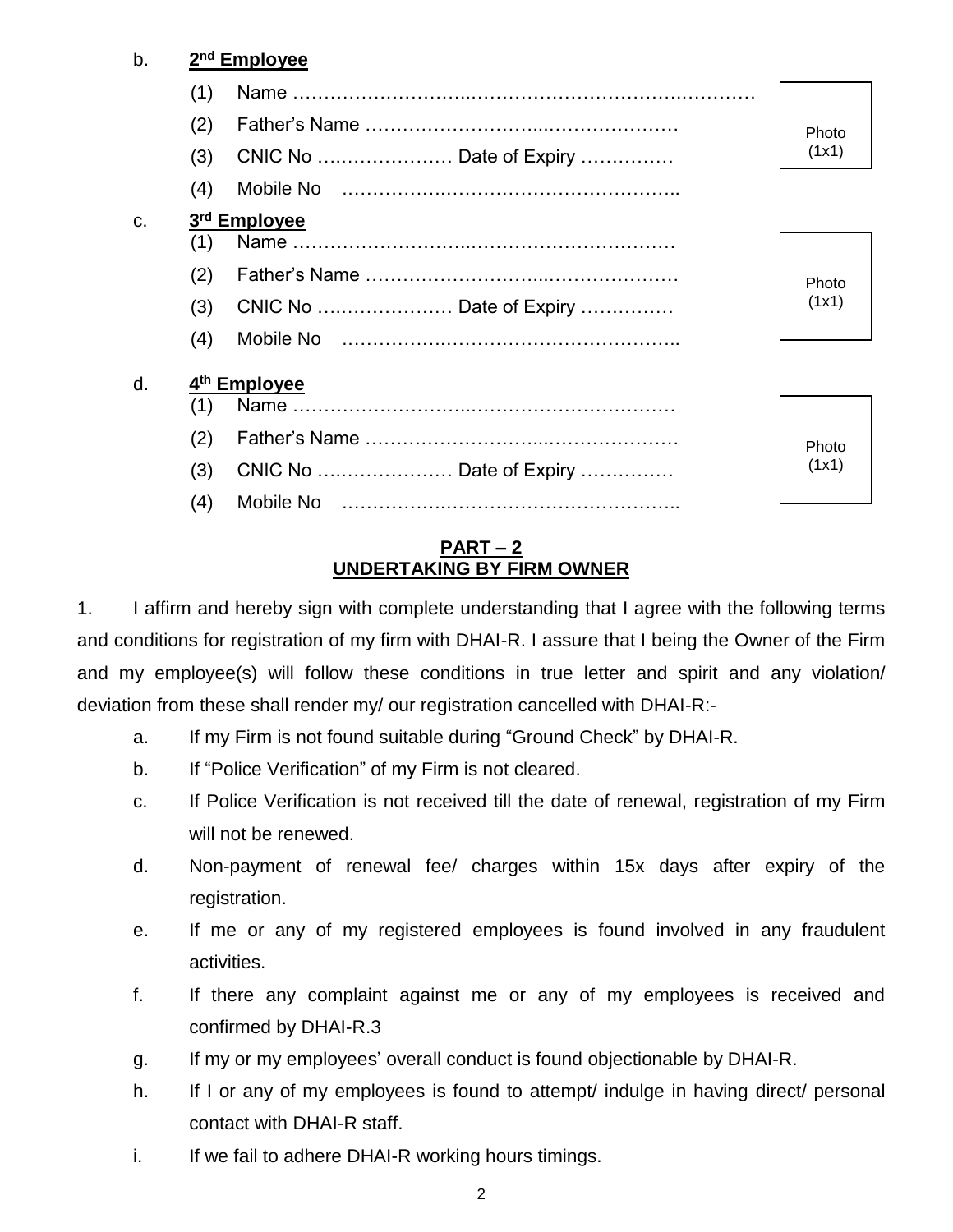- j. If I or my employees do not display the DHAI-R Property Dealer Entry Card while entering or within DHAI-R office.
- k. If we are found misusing the DHAI-R Property Dealer Entry Cards, issued to me or my employee(s). Responsibility for bonafide use of DHAI-R Property Dealer Card(s) issued to my Firm rest with me.
- l. If more than one representative of my Firm are found accompanying the seller/ purchaser at the time of transfer in Transfer & Record Directorate.
- m. If I or any of my employees are found cash handling in Transfer and Record Directorate.
- n. If I or any or my employees' is found unsuitable in dealing/ working with members and staff, as per DHAI-R requirements.
- o. If I submit incorrect, expired, fake or forged affidavits or any other document to DHAI-R.
- p. If I fail to implement current/ latest polices issued by Federal/ Provincial Governments and DHAI-R from time to time.
- 2. Following documents are attached:
	- a. FBR Registration Certificate as DNFBP with ref to their SRO 924(I)2020 dated 29 Sep 2020.
	- b. Excise and Taxation Registration Certificate.
	- c. 3x Photocopies of CNIC for each DHAI-R Cards.
	- d. 2x coloured photographs (1"x1") for each DHAI-R Cards.
	- e. Copy of Bank Draft/ Pay Order for an amount of Rs 40,000/- for fresh Registration and Rs 20,000/- for renewal fee in favour of DHA Islamabad duly attested from Finance Directorate.
	- f. Copy of Bank Draft/ Pay Order in favour of DHA Islamabad on account of Entry Cards Charges duly attested from Finance Directorate, at following rates:-
		- (1) Rs 1000/- (per card) for first 3x Cards.
		- (2) Rs 15000/- (per card) for subsequent 3x Cards.

**Note**: I hereby confirm that the above mentioned details are correct to best of my knowledge. I also understand that it is my responsibility to intimate change(s) in the above mention details, if any, to Transfer and Record Directorate, DHAI-R, as and when occurs.

Date:

(Signature of Owner / Proprietor)

\_\_\_\_\_\_\_\_\_\_\_\_\_\_\_\_\_\_\_